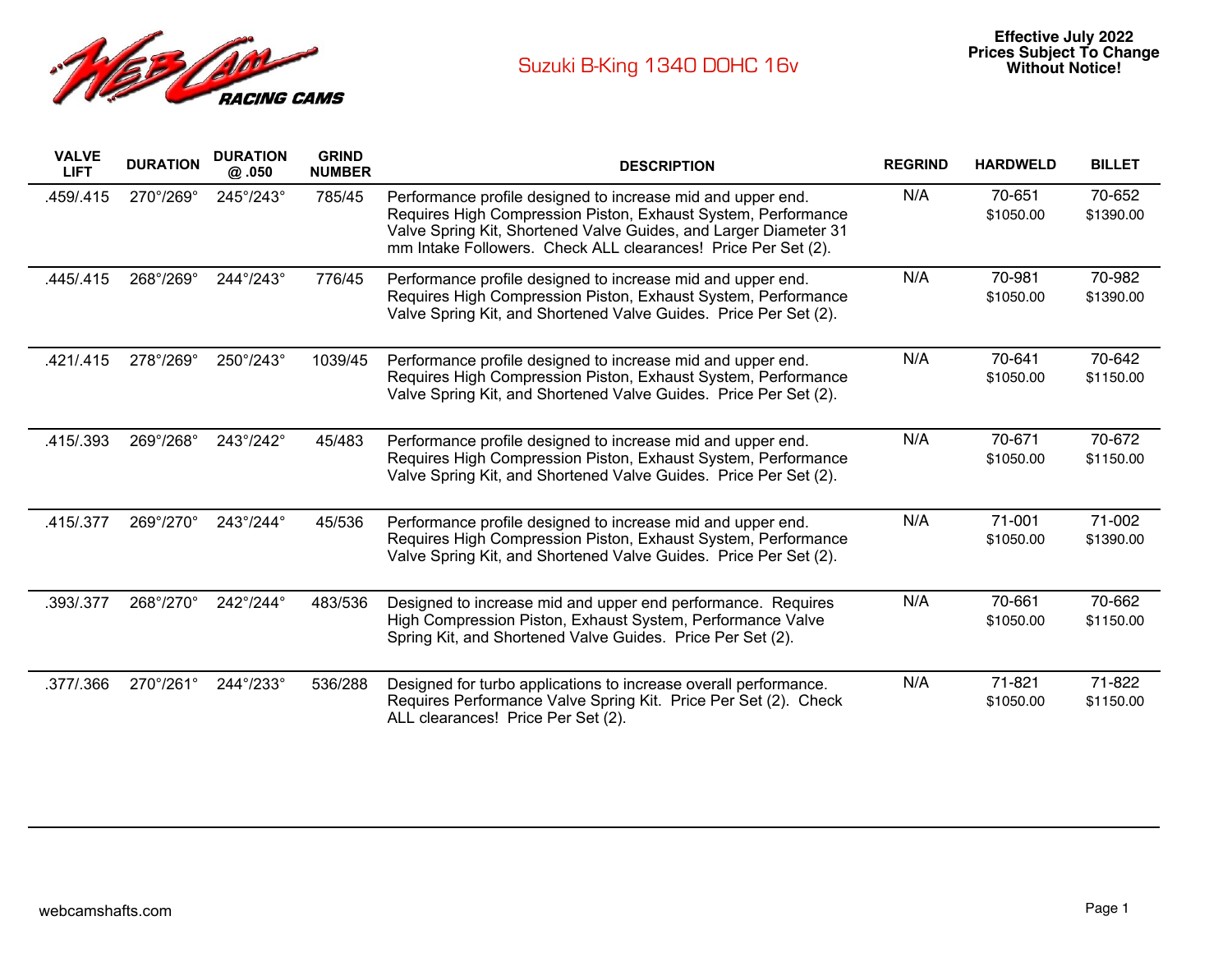

| <b>GRIND</b><br><b>VALVE</b><br><b>DURATION</b><br><b>DURATION</b><br><b>LIFT</b><br><b>NUMBER</b><br>@.050 | <b>DESCRIPTION</b>                                                                                                                                                              | <b>REGRIND</b> | <b>HARDWELD</b> | <b>BILLET</b>             |
|-------------------------------------------------------------------------------------------------------------|---------------------------------------------------------------------------------------------------------------------------------------------------------------------------------|----------------|-----------------|---------------------------|
| Labor Install New Bearings / Adjustable Cam<br>Gears                                                        | We will install your new bearings / new adjustable cam gears. Price<br>Per Set (2).                                                                                             |                |                 | <b>BG-000</b><br>\$40.00  |
| Cam Gear, Adjustable                                                                                        | Use with all WEB CAM profiles for precise engine tuning. Includes<br>gears and adapters. Price Per Set (2).                                                                     |                |                 | <b>CG-S13</b><br>\$180.00 |
| Buckets, Shim Under (Supertech) WPC Treated<br><b>RACE</b>                                                  | 28 mm x 20 mm x 3.0 mm WPC Treated for extreme durability. Price<br>(Each).                                                                                                     |                |                 | CF-S04<br>\$65.00         |
| Buckets, Shim Under (Vance & Hines), RACE<br>Series Oversized +.5 mm                                        | 28.5 mm bucket redesigned for the Hayabusa to be stronger and a<br>little more material on the underside to keep from cracking. Perfect<br>for RACE applications. Price (Each). |                |                 | CF-S06<br>\$62.00         |
| Buckets, Shim Under (Vance & Hines), RACE<br>Series Oversized +1 mm                                         | 29.5 mm bucket redesigned for the Hayabusa to be stronger and a<br>little more material on the underside to keep from cracking. Perfect<br>for RACE applications. Price (Each). |                |                 | CF-S07<br>\$70.00         |
| Buckets, Shim Under (Vance & Hines), RACE<br><b>Series Standard Size</b>                                    | 28 mm bucket redesigned for the Hayabusa to be stronger and a little<br>more material on the underside to keep from cracking. Perfect for<br>RACE applications. Price (Each).   |                |                 | CF-S05<br>\$56.00         |
|                                                                                                             | Buckets, Shim Under (Kibblewhite) Standard Size 28 mm replacement buckets. Shim in retainers style. Price Per Set<br>(16).                                                      |                |                 | CF-S01<br>\$695.00        |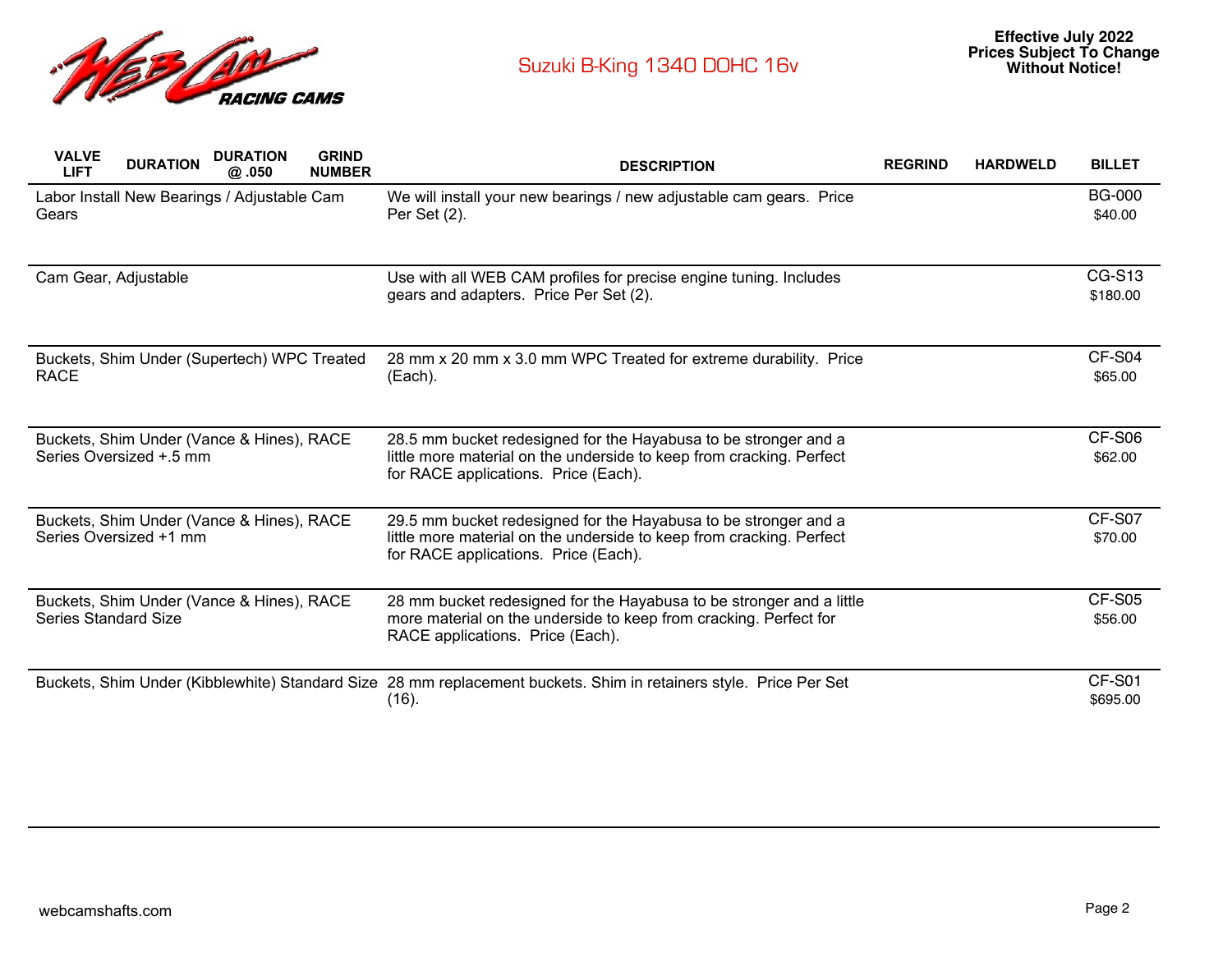

| <b>VALVE</b><br><b>LIFT</b> | <b>DURATION</b>                     | <b>DURATION</b><br>@ .050          | <b>GRIND</b><br><b>NUMBER</b> | <b>DESCRIPTION</b>                                                                                                                                                                                                                                                                                                                                                                                                                                                                                                                         | <b>REGRIND</b> | <b>HARDWELD</b> | <b>BILLET</b>             |
|-----------------------------|-------------------------------------|------------------------------------|-------------------------------|--------------------------------------------------------------------------------------------------------------------------------------------------------------------------------------------------------------------------------------------------------------------------------------------------------------------------------------------------------------------------------------------------------------------------------------------------------------------------------------------------------------------------------------------|----------------|-----------------|---------------------------|
|                             |                                     | Chain Tensioner, Manual PRO Series |                               | The PRO Series is designed for the racer who frequently adjust his<br>engine. The easy-access socket head adjuster screw is perfect for<br>tight spaces. The interior o-ring design ensures that repeated<br>adjustments will not eventually flatten the o-ring against the jam nut.<br>The PRO Series design features an internal o-ring and custom-<br>machined adjuster bolt. The bolt is broached with a 4 mm hex. In the<br>GSXR 600 fits (08-11) models, GSXR 750 fits (08-11) models, and<br>COVD 1000 fits (00) antic Dring (Each) |                |                 | <b>CT-S10</b><br>\$120.00 |
|                             | Chain Tensioner, Manual             |                                    |                               | CNC machined from billet alloy to exact tolerances for perfect fit. This<br>tensioner can not back out allowing the cam chain to jump the<br>sprockets as the auto adjusters have been known to do. In the GSXR<br>600 fits (08-11) models, and in the GSXR 750 fits (08-11) models,<br>and in the GSXR 1000 fits (09) only. Price (Each).                                                                                                                                                                                                 |                |                 | <b>CT-S07</b><br>\$75.00  |
| Offset Cam Pin Intake       |                                     |                                    |                               | The offset pin is to be used on your existing Gen 1 (97-07) Hayabusa<br>(IN) cam in the Gen 2 (08-18) Hayabusa engine. Cam pin is<br>reversible as well to allow Gen 2 (08-18) Hayabusa (IN) cam use in a<br>(99-07) Hayabusa engine. Price (Each).                                                                                                                                                                                                                                                                                        |                |                 | 70-CPD<br>\$38.00         |
| Dowel Pin                   |                                     |                                    |                               | Replacement Dowel Pin. Price (Each).                                                                                                                                                                                                                                                                                                                                                                                                                                                                                                       |                |                 | <b>CP-S00</b><br>\$2.95   |
|                             | Retainers, Titanium (Vance & Hines) |                                    |                               | Made from 6AL4V Titanium Engineered and tested to perform under<br>the most extreme conditions. These Titanium retainers are the<br>lightest in the industry. Proven to have less valve bounce at high<br>RPM without sacrificing durability. Can be used as stock<br>replacement. Price Per Set (16).                                                                                                                                                                                                                                     |                |                 | <b>RT-S04</b><br>\$255.00 |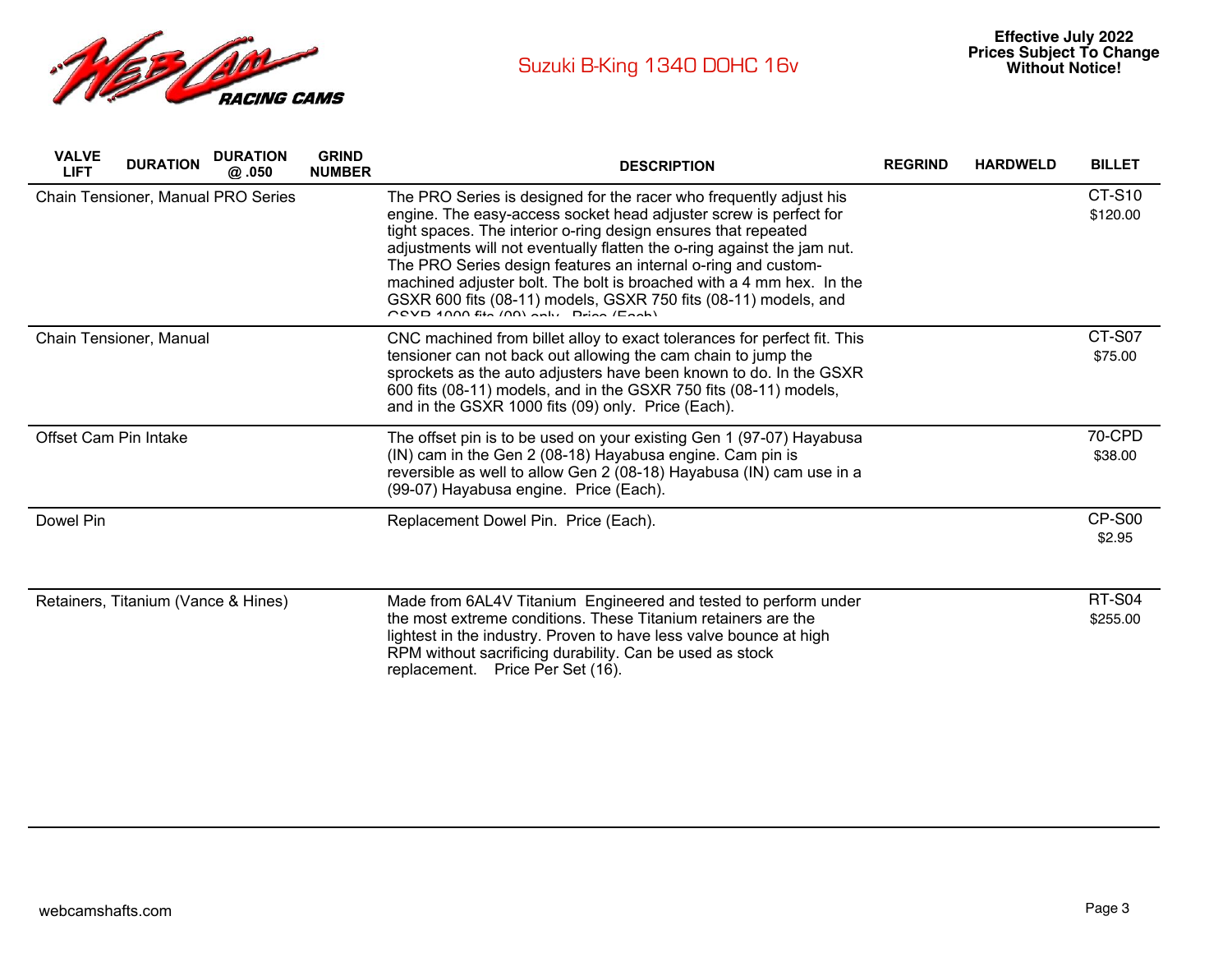

| <b>VALVE</b><br><b>LIFT</b> | <b>DURATION</b>                    | <b>DURATION</b><br>@ .050                 | <b>GRIND</b><br><b>NUMBER</b> | <b>DESCRIPTION</b>                                                                                                                                                                                                                                                                                                                                                                                                                                                                                                                                                | <b>REGRIND</b> | <b>HARDWELD</b> | <b>BILLET</b>             |
|-----------------------------|------------------------------------|-------------------------------------------|-------------------------------|-------------------------------------------------------------------------------------------------------------------------------------------------------------------------------------------------------------------------------------------------------------------------------------------------------------------------------------------------------------------------------------------------------------------------------------------------------------------------------------------------------------------------------------------------------------------|----------------|-----------------|---------------------------|
|                             | Valve Springs Only (Vance & Hines) |                                           |                               | Performance PAC dual Valve Springs. OK to use the stock retainers,<br>bottoms, and keepers. Springs are designed with the latest<br>advancements in valve spring technology. They are nano-peened,<br>polished and 100% inspected through load testing to ensure they<br>exceed stringent quality standards, offering superior valve stability at<br>high rpm range. They are the premium choice for your performance<br>upgrade and are "drop-in" ready. No machining of heads is required.<br>Hondles 180" Value Lift OK to run 20 lbs of boost if you run more |                |                 | <b>VS-S04</b><br>\$498.00 |
| Oversized +1 mm             |                                    | Valves, Stainless (Vance & Hines) Intake  |                               | Oversized 34 mm. Precision CNC Machined from a Stainless One<br>Piece Forging for higher strength & durability. Chrome Coated, High<br>grade Alloy allowing the valve to withstand high heat and still<br>maintain roundness. Chrome Coated and have Micro Polished stem<br>for smoother finish and less friction resulting in improved<br>performance. Multi angle back cuts for enhanced flow. Track tested<br>and proven design on the World's Fastest Pro Track & Pro Mod<br>Matarovalon Drion (Foob)                                                         |                |                 | <b>IV-S33</b><br>\$26.00  |
| <b>Standard Size</b>        |                                    | Valves, Stainless (Vance & Hines) Intake  |                               | Standard size 33 mm. Precision CNC Machined from a Stainless One<br>Piece Forging for higher strength & durability. Chrome Coated, High<br>grade Alloy allowing the valve to withstand high heat and still<br>maintain roundness. Chrome Coated and have Micro Polished stem<br>for smoother finish and less friction resulting in improved<br>performance. Multi angle back cuts for enhanced flow. Track tested<br>and proven design on the World's Fastest Pro Track & Pro Mod<br>$Mationulaa$ $Dirich (Each)$                                                 |                |                 | <b>IV-S32</b><br>\$26.00  |
| Oversized +1 mm             |                                    | Valves, Stainless (Vance & Hines) Exhaust |                               | Oversized to 28.5 mm. Precision CNC Machined from a Stainless<br>One Piece Forging for higher strength & durability. Chrome Coated,<br>High grade Alloy allowing the valve to withstand high heat and still<br>maintain roundness. Chrome Coated and have Micro Polished stem<br>for smoother finish and less friction resulting in improved<br>performance. Multi angle back cuts for enhanced flow. Track tested<br>and proven design on the World's Fastest Pro Track & Pro Mod<br>Motorovalon Drian (Each)                                                    |                |                 | <b>EV-S32</b><br>\$26.00  |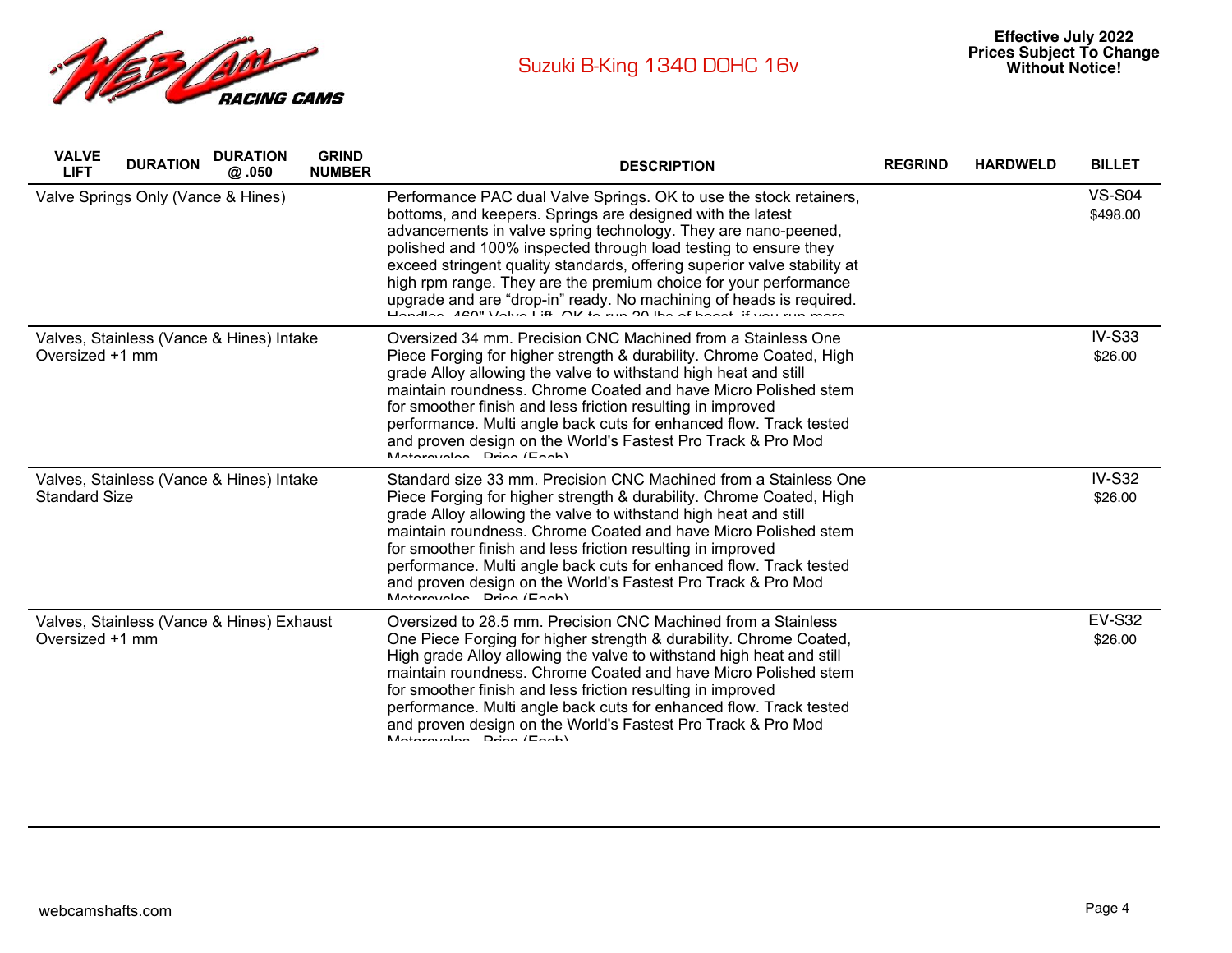

| <b>VALVE</b><br><b>DURATION</b><br><b>LIFT</b>                    | <b>DURATION</b><br>@.050 | <b>GRIND</b><br><b>NUMBER</b> | <b>DESCRIPTION</b>                                                                                                                                                                                                                                                                                                                                                                                                                                                                                                  | <b>REGRIND</b> | <b>HARDWELD</b> | <b>BILLET</b>            |
|-------------------------------------------------------------------|--------------------------|-------------------------------|---------------------------------------------------------------------------------------------------------------------------------------------------------------------------------------------------------------------------------------------------------------------------------------------------------------------------------------------------------------------------------------------------------------------------------------------------------------------------------------------------------------------|----------------|-----------------|--------------------------|
| Valves, Stainless (Vance & Hines) Exhaust<br><b>Standard Size</b> |                          |                               | Standard size 27.5 mm. Precision CNC Machined from a Stainless<br>One Piece Forging for higher strength & durability. Chrome Coated,<br>High grade Alloy allowing the valve to withstand high heat and still<br>maintain roundness. Chrome Coated and have Micro Polished stem<br>for smoother finish and less friction resulting in improved<br>performance. Multi angle back cuts for enhanced flow. Track tested<br>and proven design on the World's Fastest Pro Track & Pro Mod<br>$MationulaB$ $Dirich (Each)$ |                |                 | <b>EV-S31</b><br>\$26.00 |
| Valves, Titanium (Vance & Hines) Intake<br>Oversized +1 mm        |                          |                               | Oversized to 34 mm. Precision CNC Machined from a Stainless One<br>Piece Forging for higher strength & durability. Chrome Coated, High<br>grade Alloy allowing the valve to withstand high heat and still<br>maintain roundness. Chrome Coated and have Micro Polished stem<br>for smoother finish and less friction resulting in improved<br>performance. Multi angle back cuts for enhanced flow. Track tested<br>and proven design on the World's Fastest Pro Track & Pro Mod<br>$Mationulaa$ $Dina (Each)$      |                |                 | <b>IV-S34</b><br>\$66.00 |
| Valves, Titanium (Vance & Hines) Exhaust<br>Oversized +1 mm       |                          |                               | Oversized to 28.5 mm. Precision CNC Machined from a Stainless<br>One Piece Forging for higher strength & durability. Chrome Coated,<br>High grade Alloy allowing the valve to withstand high heat and still<br>maintain roundness. Chrome Coated and have Micro Polished stem<br>for smoother finish and less friction resulting in improved<br>performance. Multi angle back cuts for enhanced flow. Track tested<br>and proven design on the World's Fastest Pro Track & Pro Mod<br>$Mationulaa$ $Dirichlet$      |                |                 | <b>EV-S33</b><br>\$66.00 |
| Valves, Inconel (Vance & Hines) Exhaust<br>Oversized +1 mm        |                          |                               | Oversized to 28.5 mm. Price (Each).                                                                                                                                                                                                                                                                                                                                                                                                                                                                                 |                |                 | <b>EV-S35</b><br>\$34.00 |
| Valve Guide, Shortened 0.110" Standard Size                       |                          |                               | Made from special C630 Bronze material for longer wear. Standard<br>size. Adds additional retainer to guide seal clearance. Custom sizes<br>available $+.001,+.002,+.004,+.010.$ Fits intake and exhaust. Price<br>(Each).                                                                                                                                                                                                                                                                                          |                |                 | <b>VG-S13</b><br>\$25.00 |